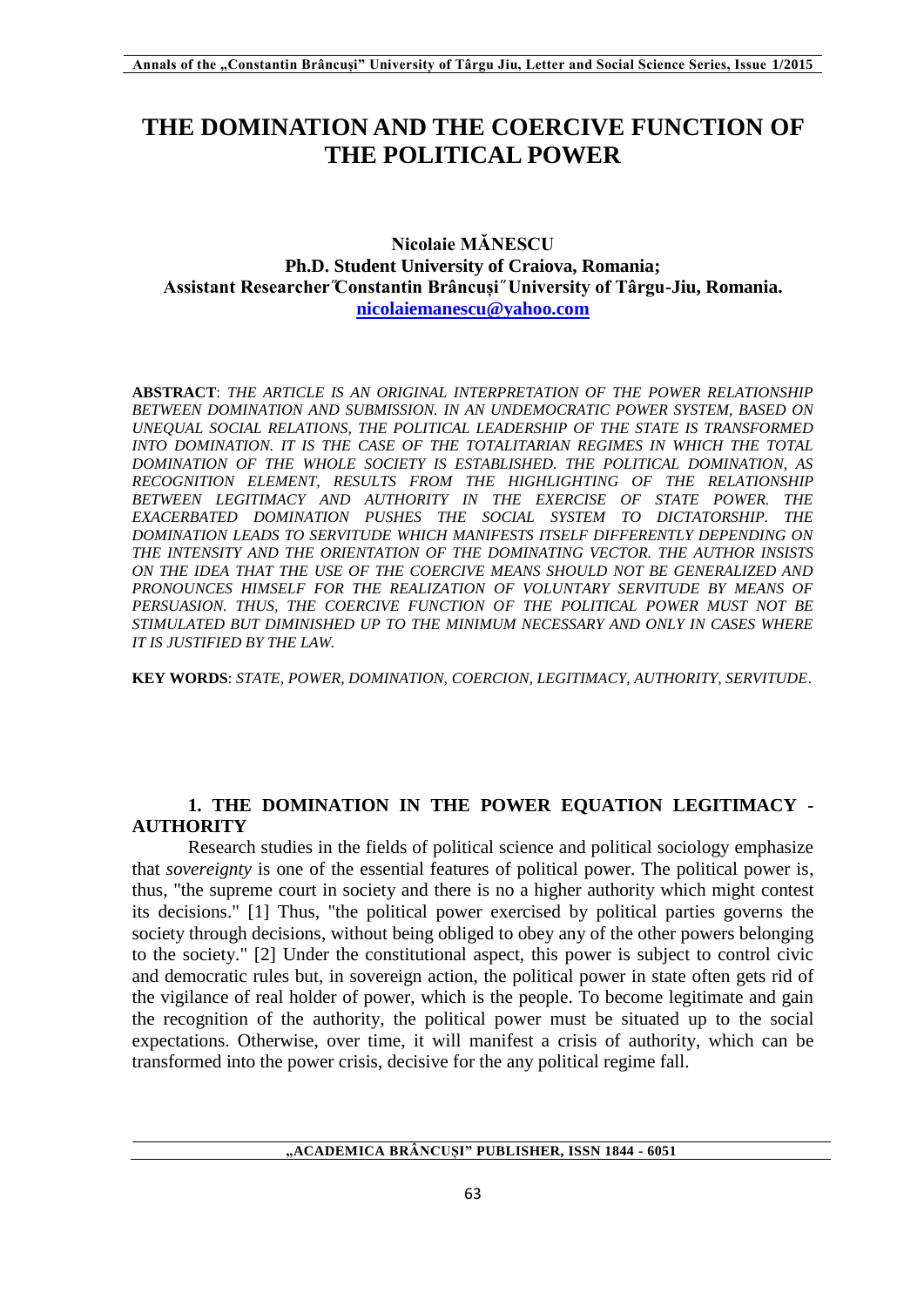The power is exercised within the social of the relationship of power *domination submission*. In the absence of such relationship, through the failure to exercise it, the power doesn´t exist. Suggestive, in this respect, *Jean-William Lapierre* show in his "*Essay on the foundation of political power*" that, among those exercising power and the other members of the group, it is established a specific relationship, which consists of the communication and enforcement of decisions. The power means and the capacity to make yourself listened. "To communicate a decision for execution is to lead. To answer this communication, performing the actions required by the judgment, means to obey. "[3]

In a power system in crisis, undemocratic, based on unequal social relations, the political leadership of the state is transformed into *domination*. That the latter is usually done by means of violent force (coercion, physical and psychological violence, freedom of conscience vacuuming etc.) If any state requires a report of domination, in the case of totalitarian state we are dealing the attempt and even the success to establish the total domination on the whole society. Some authors consider that this trend of state to intervene in more and more areas of social life, characterizes all contemporary states and is determined by the increasing complexity of social life, by the growing demands that citizens have towards the *minimal state*. The political domination, appreciates *Max Weber*, is a combination of two elements: on the one hand, *the legitimacy*, which ensures the stability, on the other hand, *the authority* which confers a distinctive form. Every company, regardless of regime, imposes its own leadership ˝formula˝ (domination) starting from norms, values and own social ideals. Under extreme conditions, the exacerbated domination pushes the social system to dictatorship. The dictatorial regime occurs in abnormal circumstances or following a state coup, a revolution, or by legal consecration, in a serious crisis situation. It is a variety of political regimes, resulting from confusion of powers. The political regime is more than authoritative, instituted and maintained by coercion. Such a system has as the characteristic the excessive hypertrophy, this time, of the executives to the detriment of the legislative power. The power is acutely personalized, the head of state becoming and the head of executive, slipping towards the establishment of a *totalitarian regime*. In such a political regime, the citizenship rights and freedoms are limited to liquidation. *Montesquieu* appreciated that such a regime is "made for animals of burden, not for men."

"The totalitarian and authoritarian regimes represent specific modalities for regulating of power relations between state and citizen, between state and society. The socio-political and historical analyzes lead to two aspects related to the undemocratic regimes:

- $\triangleright$  The totalitarian regimes are fragile and precarious regimes, even though, apparently, represent stable constructions, strong and oppressive;
- $\triangleright$  It is possible that the same political system "to pass *Pasquino* presents through a frequent succession of authoritarian regimes, even with some democratic interludes" [4]

It is noteworthy the aspect that the majority of political analysts understand the political regime that the regime of exercising political power. The politics was identified with the concept of *power*, raised to the rank of system (*David Easton*) or confused with the *domination* (to some extent "*the legitimate domination*", about which *Max Weber* speaks: "The power represents the capacity of individuals or groups to impose their own interests and concerns, even when the others oppose it."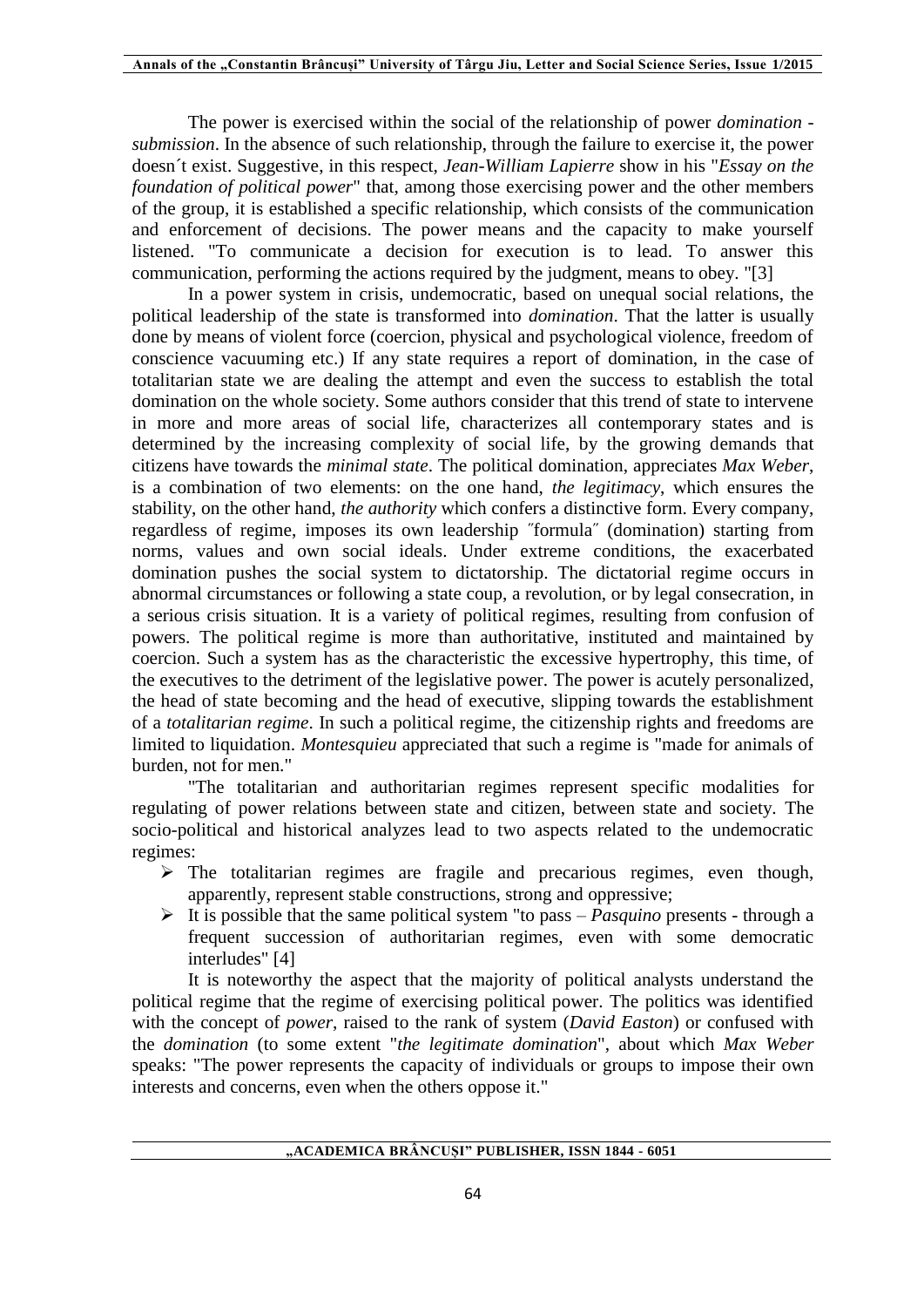Concerns relating to the classification domain existed starting with the philosophy of *Plato* and *Aristotle*. These took into account two criteria: the *number of government* and the *good criterion* but, all the classifications were normative and descriptive. The ancient philosophy, however, distinguished between a republic and a tyranny, even if the submission in the Athenian polis was a common fact that belonged more of the Greek community traditions. The understanding of the psychological and social connections that lead to *servitude,* respectively the submission or subordination to those in power, has had until today a special importance in the knowledge of nature of political power. To listen blindly, to execute unconditionally means in this case, of the totalitarian regimes, to become the object of the relationship of oppression, inequality and domination. The social relations in which the dominate takes part are not only force relations initiated by ruler but, more often, to the great mass of social individuals is present the *voluntary servitude*.

Appeared with better four centuries ago, *The Treaty on Voluntary Servitude* by *Etienne de la Boetie* remains the main sociological landmark and of crowd psychology in what it represents the voluntary slavery, from the ancient times to modern times, in its various forms of manifestation.

The people, says *La Boetie*, often lose their freedom through deception but by this they are not seduced by the other, how deceived by themselves. Alone, the freedom is that on which people do not want it at all, for no other reason, it seems, than if they wanted it they would have it, as if they refused to make this beautiful acquisition only because it is very at hand. "This is especially occurred when the tyrant, who receives from the people the kingdom, forgets about people and got drunk by grandeur he decides to stay there for life and to transmit to his children the power that the people has entrusted to him. The way of governance is almost always the same: the elected ones treat their subjects as some bulls of yoke; the winners make their prey from them, even if there are different ways by which they come to power. There are three kinds of tyrants: some have their kingdom through the will of the people, others by force of arms, others through the family succession." [5]

Although the crowds are aware of their state of slavery, they are influenced, suggestible, as well captures *Gustave Le Bon* in his work "*The Psychology of The Masses˝.* How may seem neutral, a mass of people is, most often, in a state of expectation proper to suggestion. The masses are a flock which could not miss the master, says Le Bon. In his work ˝*The French Revolution and The Psychology of Revolutions*˝, the same author makes a strong critique of revolutionary act of 1789 from the perspective of gain obtained to the price of so many ruins and which could later be achieved effortlessly, by simply course of civilization. This fact signals it earlier *Alexis de Tocqueville* which presents the revolution as doing no more than just remove what was on the verge of fall. This is also the case of Romanian Revolution of 1989, which was done after exactly two hundred years, having some undeniable similarities. Our revolution was accomplished, in extremis, just when a change seemed inevitable through a ˝natural˝ solution. Le Bon makes the psychological portrait of revolutionary crowds, showing that the man who is part of a crowd differs greatly from the same isolated man. "His conscious individuality disappears into unconscious personality of the crowd. The crowd can be made to accept anything. Nothing is impossible in its eyes. The mental contagion may comprise instantaneously a whole people. In this way the Reform in France has spread. "[6]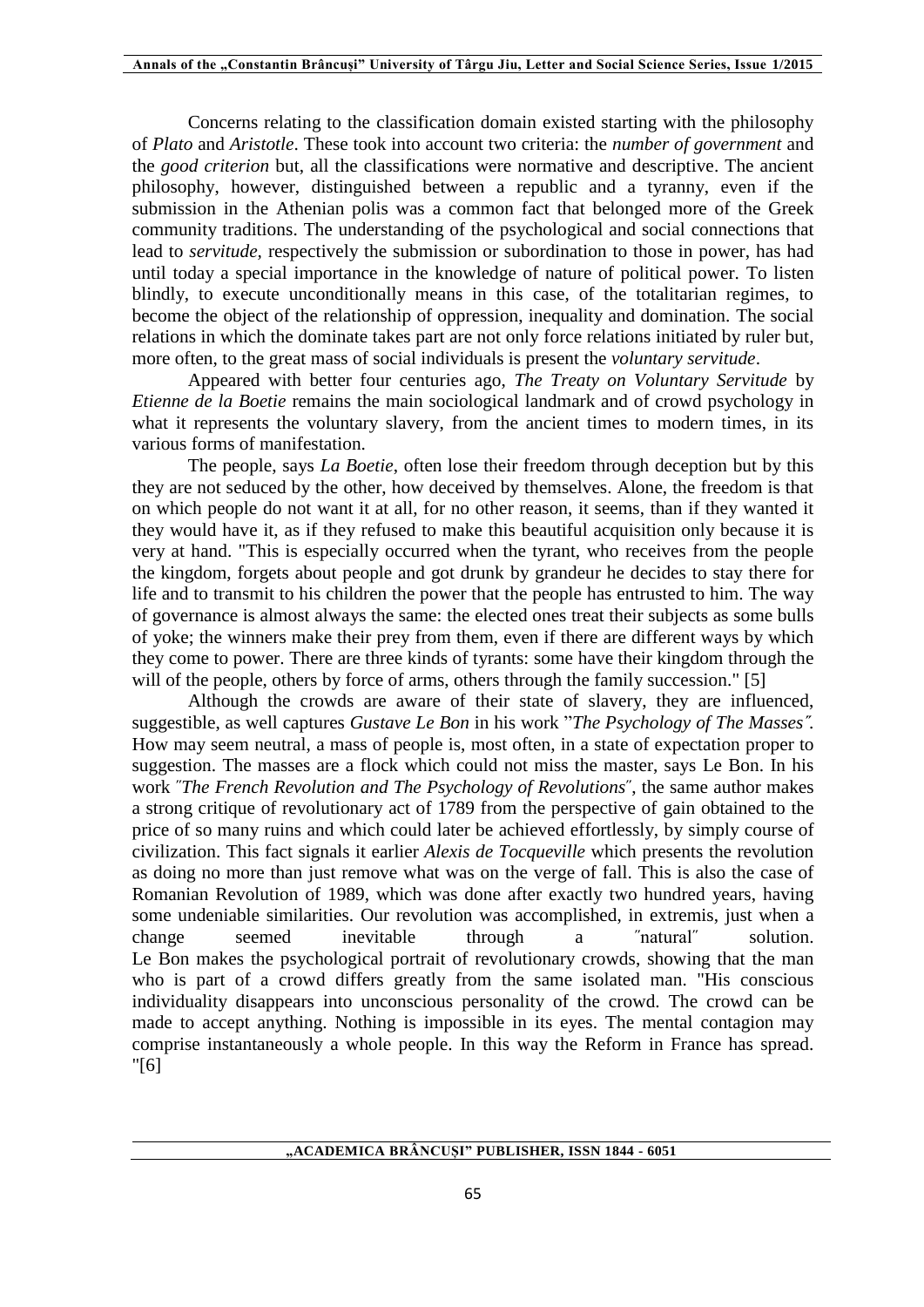"As soon as there are together, the crowds are instinctively placed under the authority of a leader. The thirst for obedience makes them to obey to the one who declares their master.  $\blacksquare$  [7] How well *Max Weber* captures, in the work ˝*Economy and Society˝*, the domination is actually directly related to the chance of finding available and influential persons, ready to unconditionally obey to an order, even if this provision violates the elementary norms of constitutional law or citizenship rights and freedoms.

˝Any veritable relation of domination behaves an inside or outside interest, to which you must be obeyed." [8]

*Julien Freund* reveals that the motivation of obedience is extremely variable, given its historical character, dependence on specificity of the different historical epochs and the influences coming from the social plans, psychological, moral, etc.. Thus, "the submission may result from different causes which provides a multiple basis of power such as the coercion, the fear, the manipulation, the care for existence, protection, utility, the respect for tradition, legality, the culture, the ideology, the habit of obedience to power, belief in its sovereignty, the identification with the will of charismatic person, the confidence of the subjects that the power serves the common good and others." [9]

The obedience, on which it involves the submission, not to be necessarily understood as effect of the concrete force, as total servitude but, especially, as respecting of a necessary discipline for without which it would be inexistent the community cohesion. The power cumulates all three secure properties: the force, the legitimacy that results from its sovereign character and the belief in the common good achieved by power, which justifies the submission. It is revealed that, in the reactionary and decadent, undemocratic regimes, the submission by the subject of the object of political power, achieved through non-violent methods, is replaced by the subordination obtained exclusively by violent means. This function has as role the constraint of individuals by various means and methods, to enable them to comply with and act according to certain rules and laws, to which do not manifest receptiveness, or, where appropriate, the repression of opposition of those who oppose the system.

Coming closer to our days, *Fredrich Hayek,* in his book ˝*The Road to Serfdom*˝, emphasizes on the phenomenon of servitude, that does not stop at the individual or masses but it may comprise, even in modern times, governments and states. The well-known dissident has shown that the socialism, in all its forms, is an ideology contrary to the freedom but he warned, at the same time, that it is developed a new form of despotism adopted on behalf of some illusory freedom. This quotes, in his turn, from *Hilaire Belloc*, which in a socialism-liberalism dispute, in his paper *˝The Servile State*˝, claims that "the effect of socialist doctrine on the capitalist society is that of produce a third thing, different from both creators, namely the *servile state*." [10]

The hegemonic tendency, on the one hand, and the manifestation of some parallel cosmopolitan orientations, on the other hand, lead to the modern servitude of the masses through the ˝voluntarily˝ enslavement of sovereign states who lose their independence and sovereignty, as the main attributes of their existence, into a heterogeneous and dominant globalist system. "I think that the recent political innovation, says *Ortega y Gasset*, means nothing more than the political domination of the masses." [11]

The author of the book *˝The Revolt of the Masses*˝ signals much earlier, with a special sense of the premonition, that European nations will enter a stage of great difficulty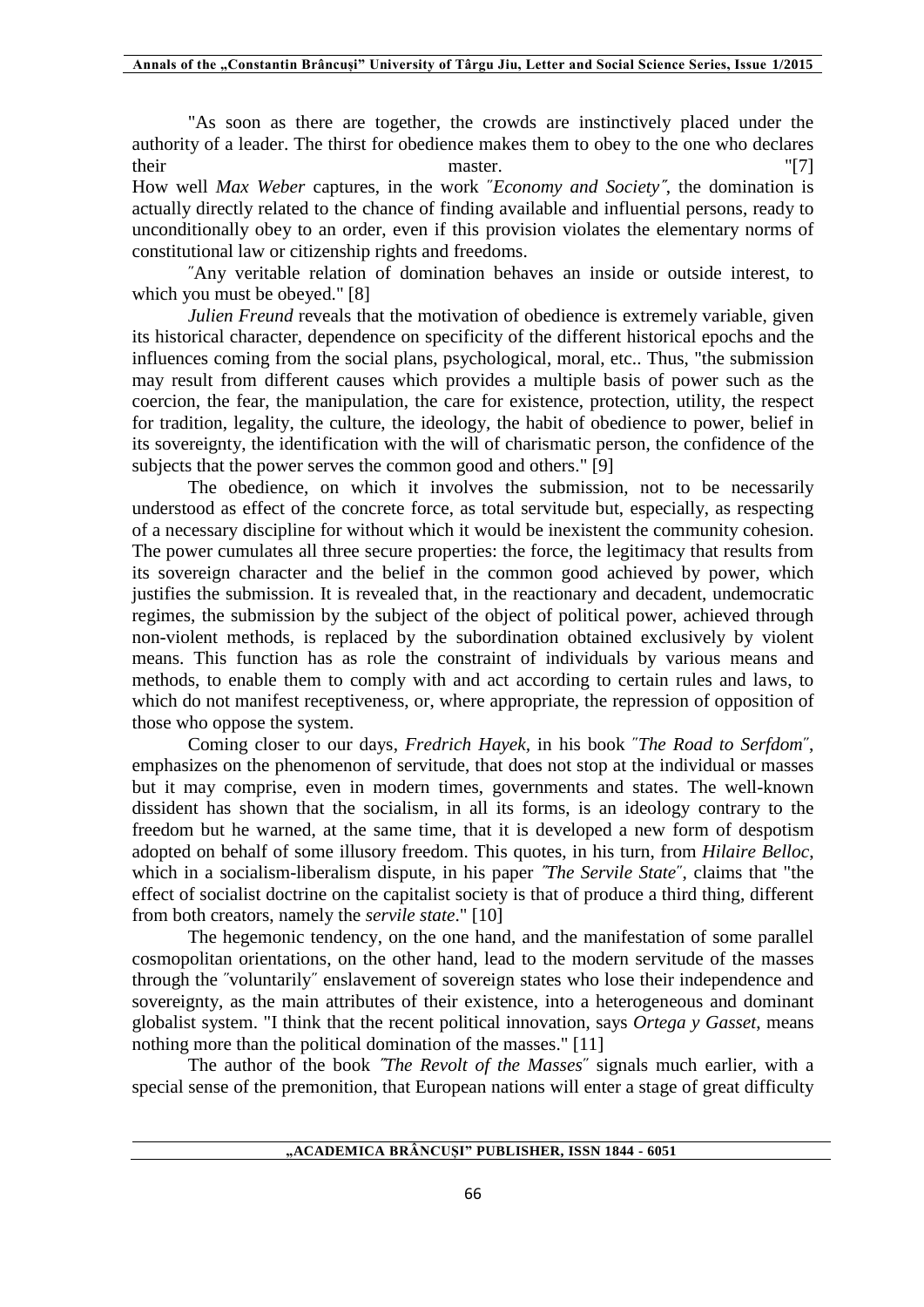and the national state will perish. That which remains of state will be responsible only for the ensuring of the stability of the area, by excessive growth of the forces of maintaining of the *status quo*, in order to annihilate any attempt to preserve "the freedom of individual and the community" in order "to have so completely drain the future". After to the states and nations, hegemonic subjected, were given the opportunity to choose between justice without freedom (half of the socialist and communist world) and freedom without justice (the other half of liberal and democratic world), there is no third variant or not wanting it to exist, the majority have opted for freedom without recognizing that " to choose freedom means to yearn the whole life after chains." [12]

The state, as long as it remains from it, becomes an intermediary between the society which supervises and those who endorse the existence and dictates the political action. The result of this tendency will be total. "Pseudo-contemporary state becomes the most visible and most harmful product of civilization, a formidable machine that works fantastic, with an amazing efficiency, not for those dominated but the dominant background." [13]

Accordingly, the trumpeted epoch of masses bearing of revolutions and facade support of state coups approaches to the sunset. The revolt of the masses disappears because the object of action disappears, that is the state. Every time the germ of the revolt occurs and the crowd rises to change the masters, a new group of servitude, of the same orientation, is ready to take its place. Never the crowds face the true masters who remain enveloped in anonymity. The modern societies and regimes alternate between "the supremacy" of the masses or the individual, between socialism and liberalism, even though it currently is recognized a victory for democracy on many fronts. The energy of masses or social groups is channeled, downstream or upstream, towards liberalism or socialism. *Serge Moscovici*, the reputed unconventional psycho-sociologist, born in Romania, the recognized founder of the social psychology in Europe, draws attention to the evolution of new democracies which "smooth the path of a tyrant, ask a Caesar ˝liberator˝ and prepare the oppression as a freedom. The paradox would be: the freedom appeals to tyranny. The reason is the punishment of politics and the politics is the grave of reason. "[14]

### **2. THE COERCIVE FUNCTION OF POLITICAL POWER**

*Max Weber* is the first theorist who noticed the relational aspect of power. The power for him means "any chance of making to triumph within the social relation its own will, even against the resistances." [15]

The exercise of political power, by coercive means, is inextricably linked to its legitimacy, because only the legitimate political power can create authorities to impose justified sanctions for those who deviate from the law and the accepted social rules. The exercise of power occurs, most often, with the limitation of individual freedom. In this context, the issue of consent of those which power is exercised over, becomes of most importance. The threshold between coercion and consent is not always clearly defined. The social individual may consent to behave in a certain way in response to a suggestion, influence coming from that or those who hold power, for fear, interest, ignorance or accurate unawareness of real situation or, most often, as a result of the propaganda of those who hold the power. The social and psychological context of consent must be established and known to determine from sociological point of view the kind of power relationship and the effective means used. A power relationship can be presented as a commandment to the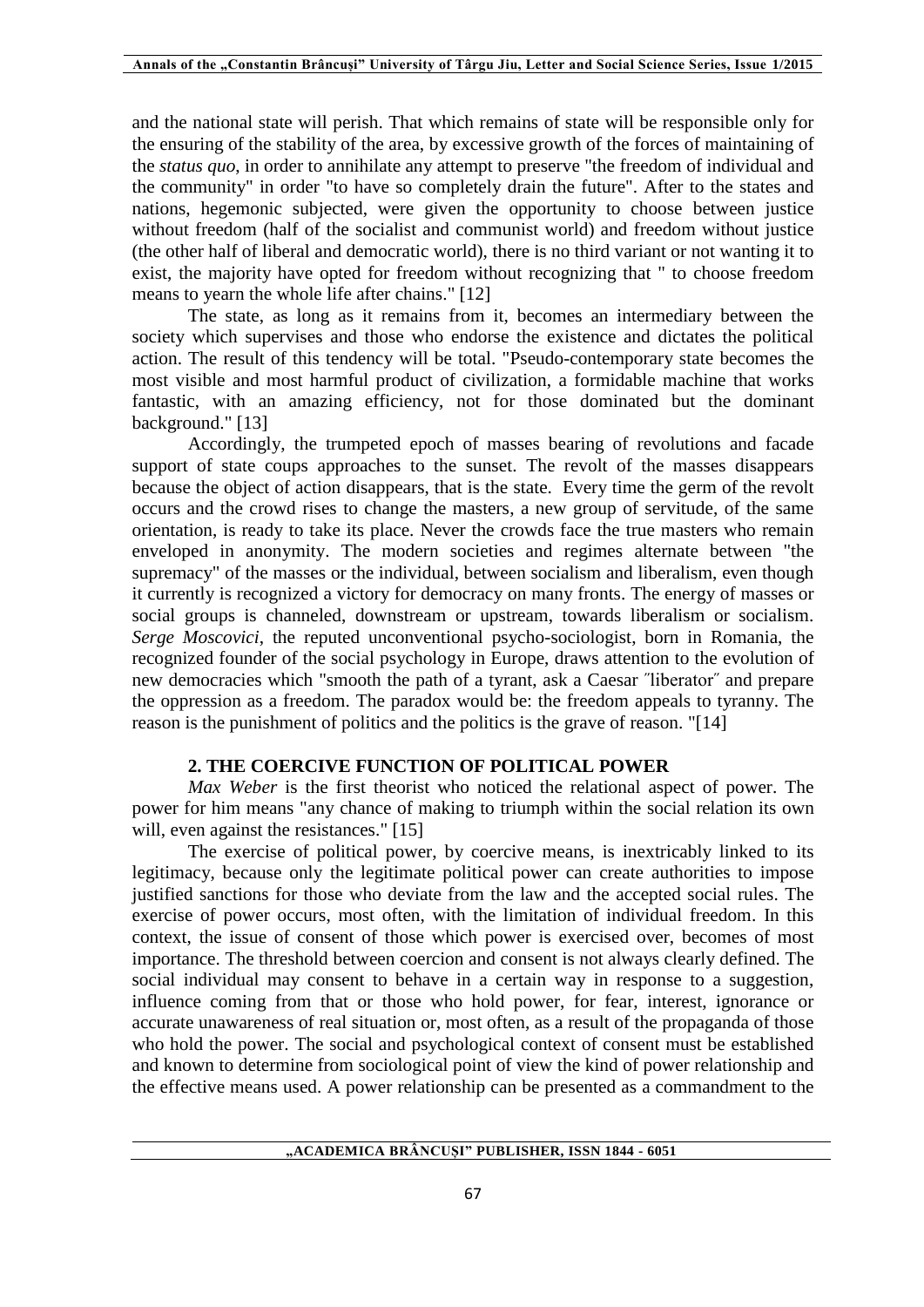extent that, upon whom it is exercised, it is subject to the order of the strongest, or risk to be sanctioned and in more serious cases, sentenced. The junction in the relationship between the dominant and dominated allows to the subordinated two attitudes: to consent to the act of the will of the strongest, adopting a servile and voluntarily behavior, most often in the social relations of power prescribed on the basis of some obligatory rules, or to expose to punitive action or of exclusion from the power. The latter may pursue its depriving, of the object of power, authoritatively from an advantage, the production of a material injury or deprivation of liberty. The disobedience result in damage to personal and social condition of the subordinate. In the case of a relationship of power which is exercised by a non-coercive manner and which is known as the name of influence, this relationship excludes the constraint and is based on seduction and persuasion. Such a political attitude of power is uncertain and unstable and, unfortunately, such a relationship, which implies the conviction, is applied late, the power appealing unpredictable and on the first moment to the means of coercion. This practice is because the political and state power are constantly challenged and the power finds at hand this form of imposing of political will in order to protect its authority by the price of losing of legitimacy.

*Max Weber* specifies in the work ˝*Economy and Society˝*, quite rightly, that only the territory is not enough to identify a political group. There is need for application of its regulations to be "continuously guaranteed˝ of the threat of a "physical restraint coming from the (its) administrative management" or even using it."Not applicable to see in the physical restraint the only instrument of the politics or even its normal means, but, rather, to reveal the double function on which this one performs in relation to the power: that of last recourse and of the specific guarantee of the installed power." [16]

In the same context, *François Chazelle* believes that it is important to recognize that "the political power has at its disposal a whole series of sanctions, punitive means that it uses when needed. This, the more so, with as a political unit, generally, should face to other units of the same nature which may threaten the security, just as it can threaten theirs. The political power can cause the imposition, sanctioning or, where appropriate, the restriction through laws, rules, norms, of some values that dominate, at a time, the political life." [17] It is significant that the political power can use the various means of persuasion (the convincing force) and of coercion over the social factors in order to take and ensure the fulfillment of fundamental decisions in society. This characteristic distinguishes the political power from the other types of power. Although the power relationships in society are based, not rarely, on the capacity of a social actor to coerce another, the coercion should not be generalized. "At the social level, the power can manifest in the form of the sanction and by other means than the coercion, sometimes more efficient than this: the marginalization, the mockery, the exclusion from community, the non-conformism, the refusal of enshrined «truths», the contradiction, the affirmation of superiority etc.." [18]

A legitimate power is recognized by its level of support, but also by the acknowledged right to appeal to the constraint of those who do not obey. Considering the ways of interaction between the coercion and legitimacy, in the power relations, it must constitute a central theme of the research in the political sciences and sociology, in the field of human relations. The political power is not reduced, but, at the coercion, however this may be useful in many circumstances for power, and, even less so, on the physical coercion, which is an extreme form of action.